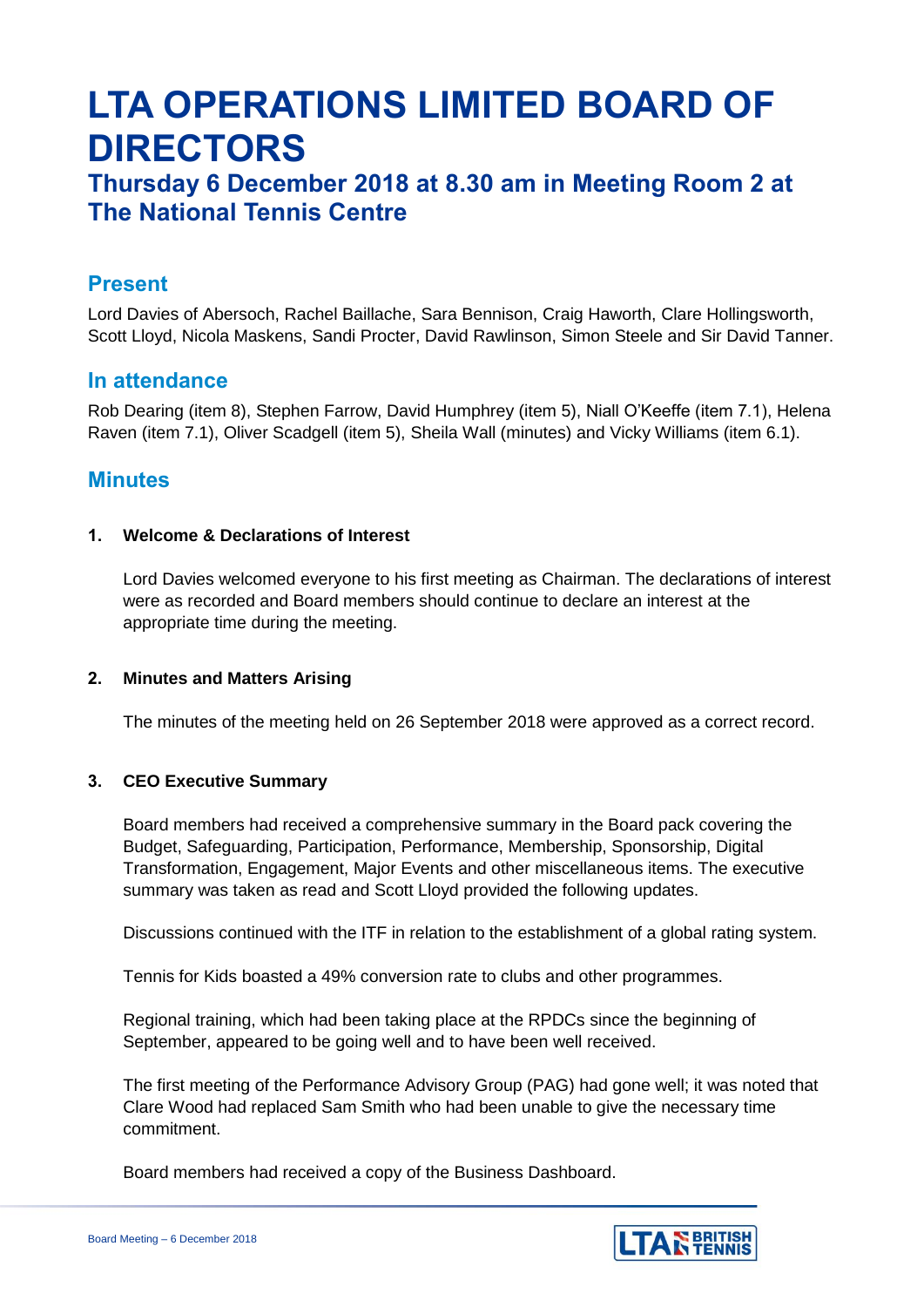It was agreed that a message of thanks from the Deputy President and/or CEO should be sent to Counties to recognise their endeavours in the achievement of a total of 91% of venues now being registered and 96% of those venues being compliant with the minimum safeguarding standards.

#### **4. Finance**

Board members had received a report from Simon Steele, together with the Management Accounts for the ten months ended 31 October 2018. The report was taken as read.

It was noted that the updated Risk Register, incorporating format improvements and reflecting VMOST, would be approved by the Audit Committee in due course and presented to the Board at either its February or May meeting next year.

The summary of the LTA's Liability Insurance included in the Board pack was noted. An update on Liability Insurance and how it related to County Associations would be provided in the Council pack for the meeting on 13 December.

In relation to GDPR/Data Protection, Simon Steele said that he anticipated the data sharing agreement between the LTA and each County/National Association would be in place by the end of Q1 next year.

#### **5. Safeguarding Report**

The paper prepared by David Humphrey (Head of Safeguarding) included in the Board pack was noted.

Oliver Scadgell confirmed that 96% of venues were now compliant with the minimum safeguarding standards and added that the way in which the Regional and County teams had worked together on this was a perfect example of teams aligning to achieve an important objective.

#### **6. 2019 Budget**

Board members had received an executive summary prepared by Simon Steele in respect of the 2019 budget which covered the P&L, included an overview of the budget by area and provided an update on the headcount following the recent consultation process, together with appendices showing the Balance Sheet (which assumed the integration of the TF and its reserves), the Capital Plan, Cashflow and the risks and opportunities identified as part of the budget process. The 2019 Budget was agreed.

#### **6.1 Organisational Structure**

Vicky Williams updated the Board on the results from the Colleague Engagement Survey which was now in its third year. The response rate for the survey had been an outstanding 90%.

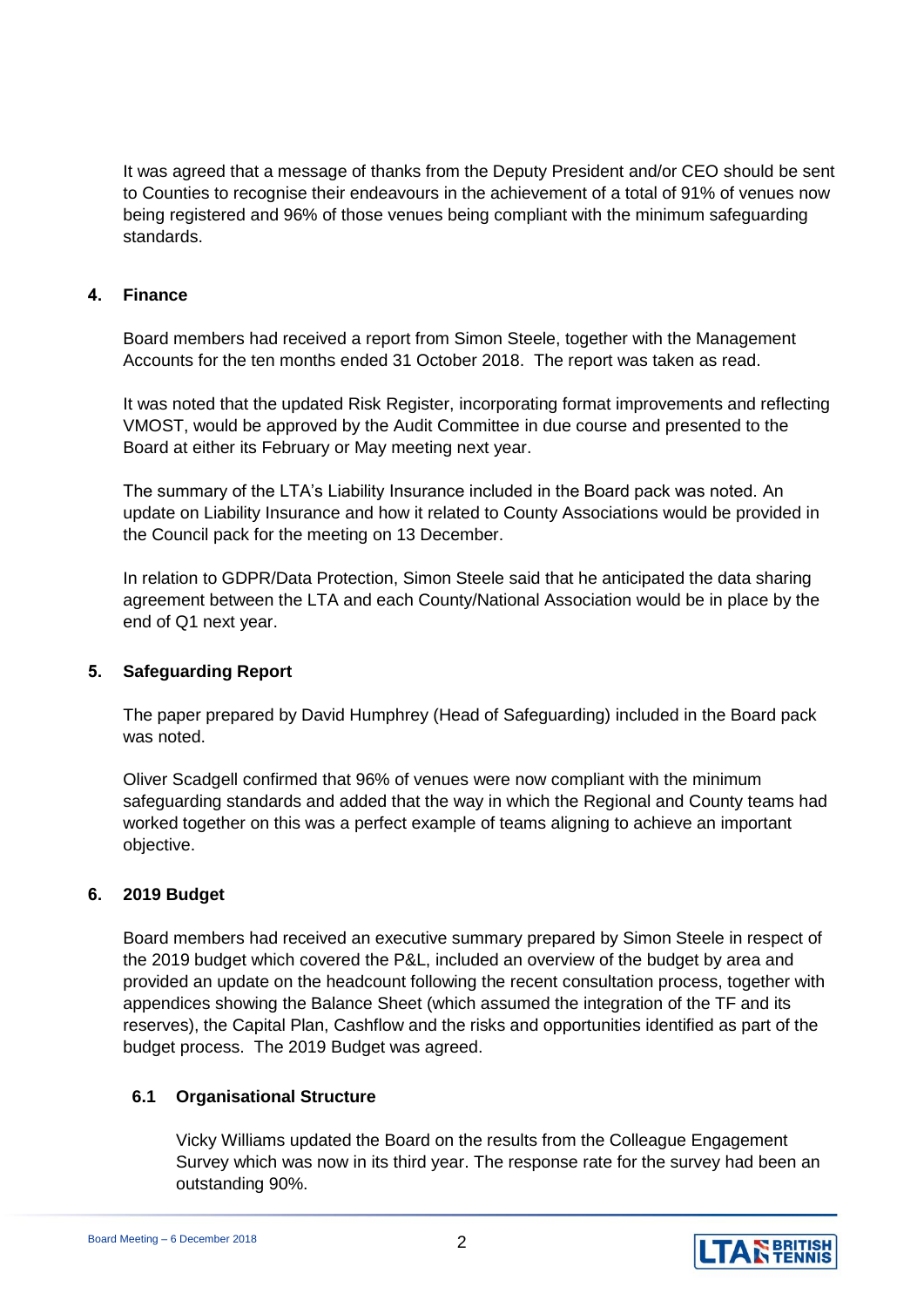#### **6.2 2019 Business Objectives**

Board members had received the current draft Business Objectives for 2019. Scott Lloyd updated the Board on how the thinking had evolved around the Business Objectives in moving from a complicated dashboard to something more dynamic. The objectives had been considered by RemCo at its meeting earlier that week and they had stressed the importance of presenting these so that colleagues understood how they could all contribute to their achievement.

It was noted that the Business Objectives would be finalised and approved by RemCo at its meeting early in the New Year.

#### **7. Key Business Areas**

#### **7.1 Consumer Brand Development**

Niall O'Keeffe (Marketing Director) and Helena Raven (Head of Digital) gave a comprehensive presentation on the proposed development of the brand in order to deliver against the VMOST strategic pillar of Visibility. Their presentation complemented the pre-read in the Board pack.

#### **7.2 Major Events Review**

The comprehensive paper in the Board pack which provided details on the background, challenges and the future of the LTA's International Events, was noted. Stephen Farrow gave a presentation to complement the paper and a discussion followed.

#### **8. TBTT**

Board members had received a paper in the pack providing updates on the evolved facility investment framework (including the Board approved project at the Atlantic Racquet Club and projects in the pipeline), Transforming Scottish Indoor Tennis and Growing the Game. The paper was noted.

Rob Dearing (Head of Tennis Delivery & Innovation) added that a new loans programme was being developed to replace Growing the Game which would continue to turn loans around at pace to help smaller projects.

It was noted that a Facilities Investment Strategy would be established to ensure a consistent approach for ongoing projects. It would also be important to assess where investment was needed to fulfil demand and how to ensure facilities were sustainable.

#### **8.1 Projects for approval**

Board members had received comprehensive Executive Reports on projects in Worcester and York on which Board approval for TBTT funding was sought.

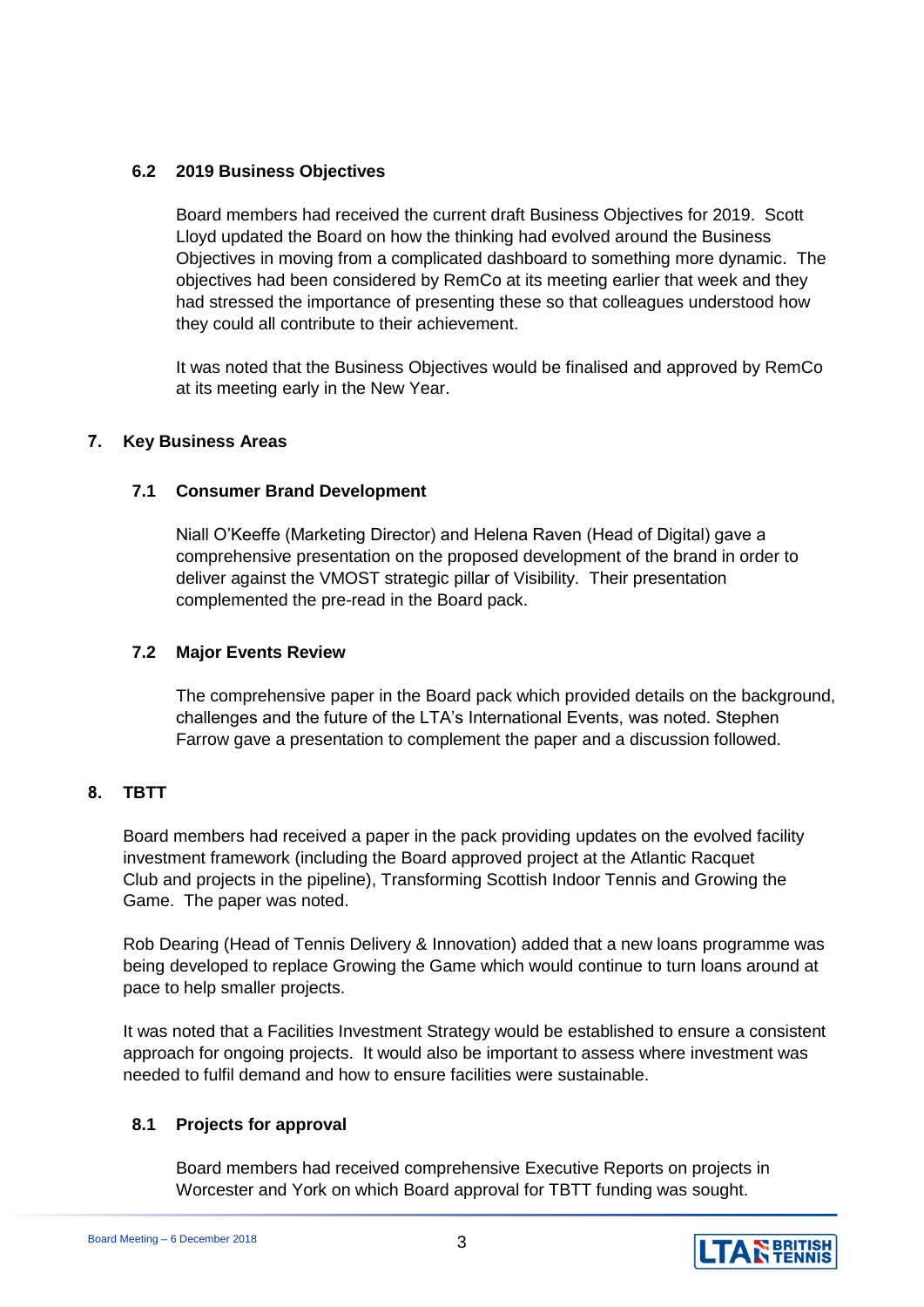Both projects were approved and it was agreed that it would be helpful for the Board to receive the Executive Reports for future projects.

#### **9. Other Business**

#### **9.1 Disciplinary Panel, Licensing & Registration Committee and Safeguarding & Protection Committee Members for 2019**

Board members had received a paper updating them on the process for appointing members of the Disciplinary Panel, the Licensing & Registration Committee and the Safeguarding & Protection Committee and putting forward the names of those members to be reappointed. These had been approved by the Council Nominations Committee and were agreed by the Board.

#### **9.2 Approval of Modern Slavery and Human Trafficking Statement**

Board members had received a copy of the proposed Modern Slavery and Human Trafficking statement to be signed by Lord Davies and posted on the LTA website. It was noted that the LTA was required by law to gain formal Board approval of the statement to show commitment to having practices and systems in place to combat modern slavery and human trafficking. The statement was approved.

#### **10. Reports for Noting**

#### **10.1 Business Update**

The Business Update provided in the Board pack was noted.

#### **11. Closed Session**

The Board met in closed session.

There being no further business, the meeting finished at 3.00 pm.

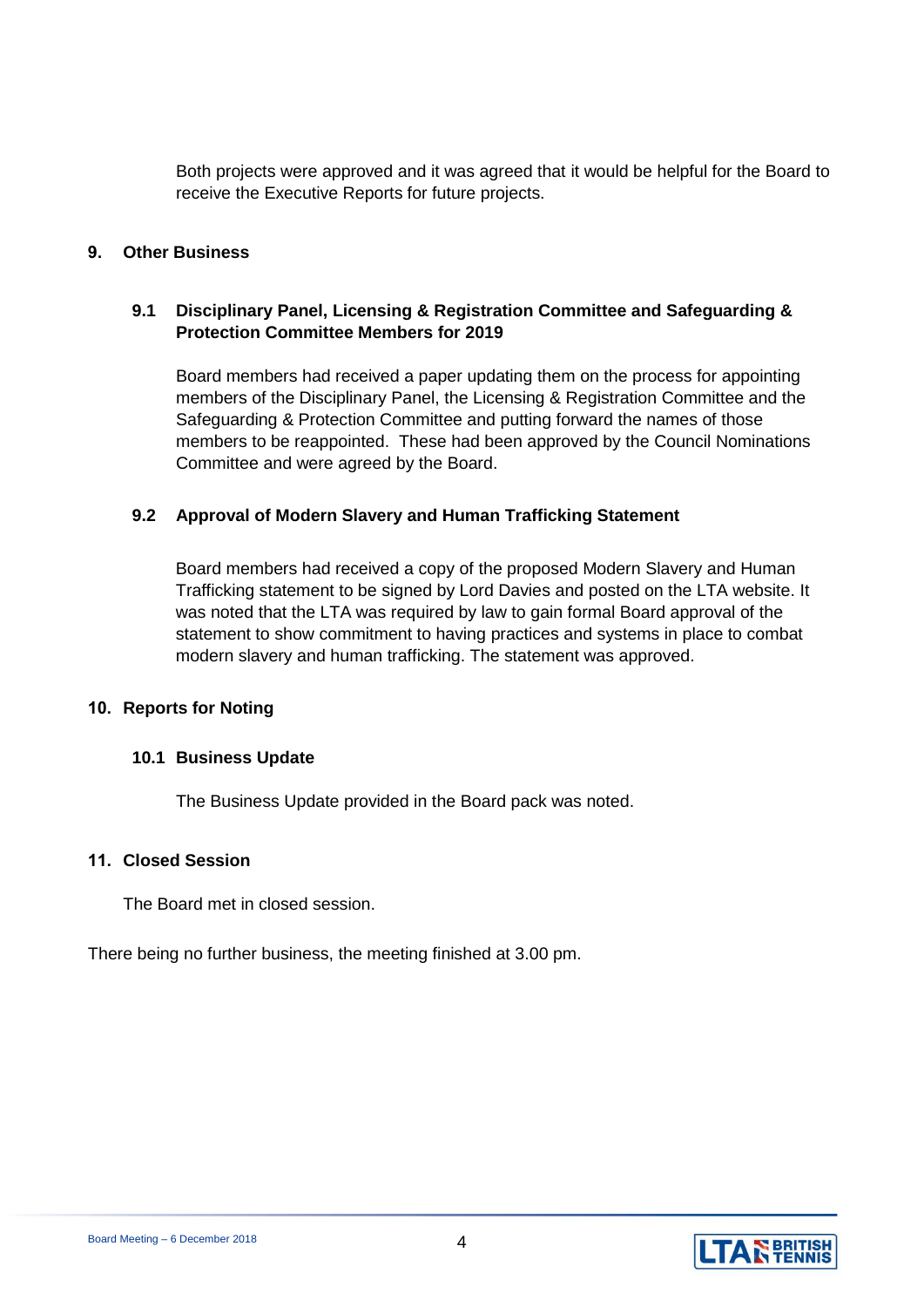# **LAWN TENNIS ASSOCIATION LIMITED BOARD OF DIRECTORS**

# **Thursday 6 December 2018 at 1.45 pm in Meeting Room 2 at The National Tennis Centre**

# **Present**

Lord Davies of Abersoch, Rachel Baillache, Sara Bennison, Craig Haworth, Clare Hollingsworth, Scott Lloyd, Nicola Maskens, Sandi Procter, David Rawlinson, Simon Steele and Sir David Tanner.

### **In attendance**

Stephen Farrow and Sheila Wall (minutes).

# **Minutes**

#### **1. Welcome & Declarations of Interest**

Lord Davies welcomed everyone to the meeting. The declarations of interest were as previously recorded and Board members should continue to declare an interest at the appropriate time during the meeting.

#### **2. Minutes and Matters Arising**

The minutes of the meeting held on 26 September 2018 were approved as a correct record.

#### **3. Committee Updates**

David Rawlinson said that the Council Nominations Committee at its meeting on 18 October had recommended that Baroness Margaret Ford and James Keothavong be appointed Board Nominated Councillors for 2019; these appointments were approved.

Stephen Farrow said that the recommendation of the Council Nominations Committee that Martin Corrie be nominated as President and David Rawlinson as Deputy President for 2019 also required formal Board approval before being put to Council next week. These nominations were approved.

David Rawlinson said that Serena Headley-Dent had been recommended by the LTA Trust trustees to take over from Val Gooding as Chair from 1 January 2019. It was noted that Scott Lloyd and Simon Steele would meet Serena on behalf of the Board following the LTA Trust meeting on 14 December and her appointment as Chair was approved.

Rachel Baillache said that the Remuneration Committee had met twice since the last Board meeting.